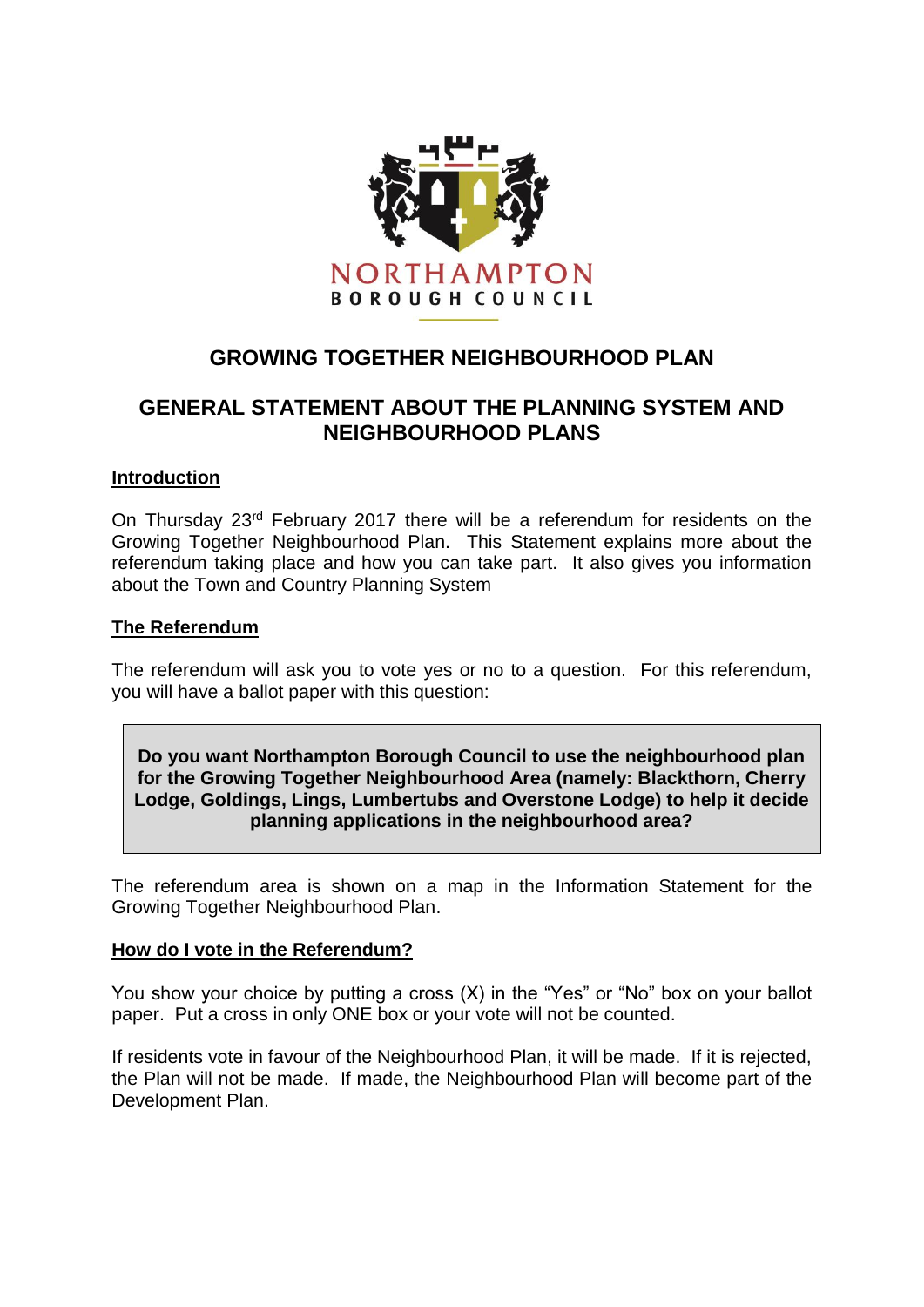## **The Town and Country Planning System**

The planning system in the UK manages the use and development of land and buildings.

The planning system has two main parts to it:

- Plan making setting out a plan for how an area will develop over time as a guide to future development.
- Managing development when development is agreed through planning permission.

Northampton Borough Council is responsible for deciding the majority of development proposals within its administrative area. Decisions on planning applications are based on national policy, the Development Plan (including the West Northamptonshire Joint Core Strategy Local Plan Part 1, the Northampton Central Area Action Plan and any relevant made Neighbourhood Plan) and other material considerations.

## **National Planning Policy Framework (NPPF)**

The National Planning Policy Framework was published on 27th March 2012. The Framework gives guidance to local councils in drawing up local plans and on making decisions on planning applications. It includes a presumption in favour of sustainable development. This document is accompanied by National Planning Practice Guidance which explains in detail how the NPPF is applied.

## **Local Plans**

Local plans must be prepared with the objective of contributing to the achievement of sustainable development. They must be positively prepared, justified, effective and consistent with national policy in accordance with the Planning and Compulsory Purchase Act 2004 (as amended) and the National Planning Policy Framework.

The adopted plan for Northampton consists of the West Northamptonshire Joint Core Strategy Local Plan Part 1 and the Northampton Central Area Action Plan, together with Saved Policies from the Northampton Local Plan and relevant Neighbourhood Plans that have been made. The policies set out in these Plans will be used for decision making purposes along with national policy.

## **Neighbourhood Planning**

Neighbourhood planning was introduced under the Localism Act 2011 to give members of the community a more "hands on" role in the planning of their neighbourhoods.

Parish Councils or Neighbourhood Forums (community groups that are designated to take forward neighbourhood planning in areas without parishes) can now use neighbourhood planning powers to establish general planning policies for the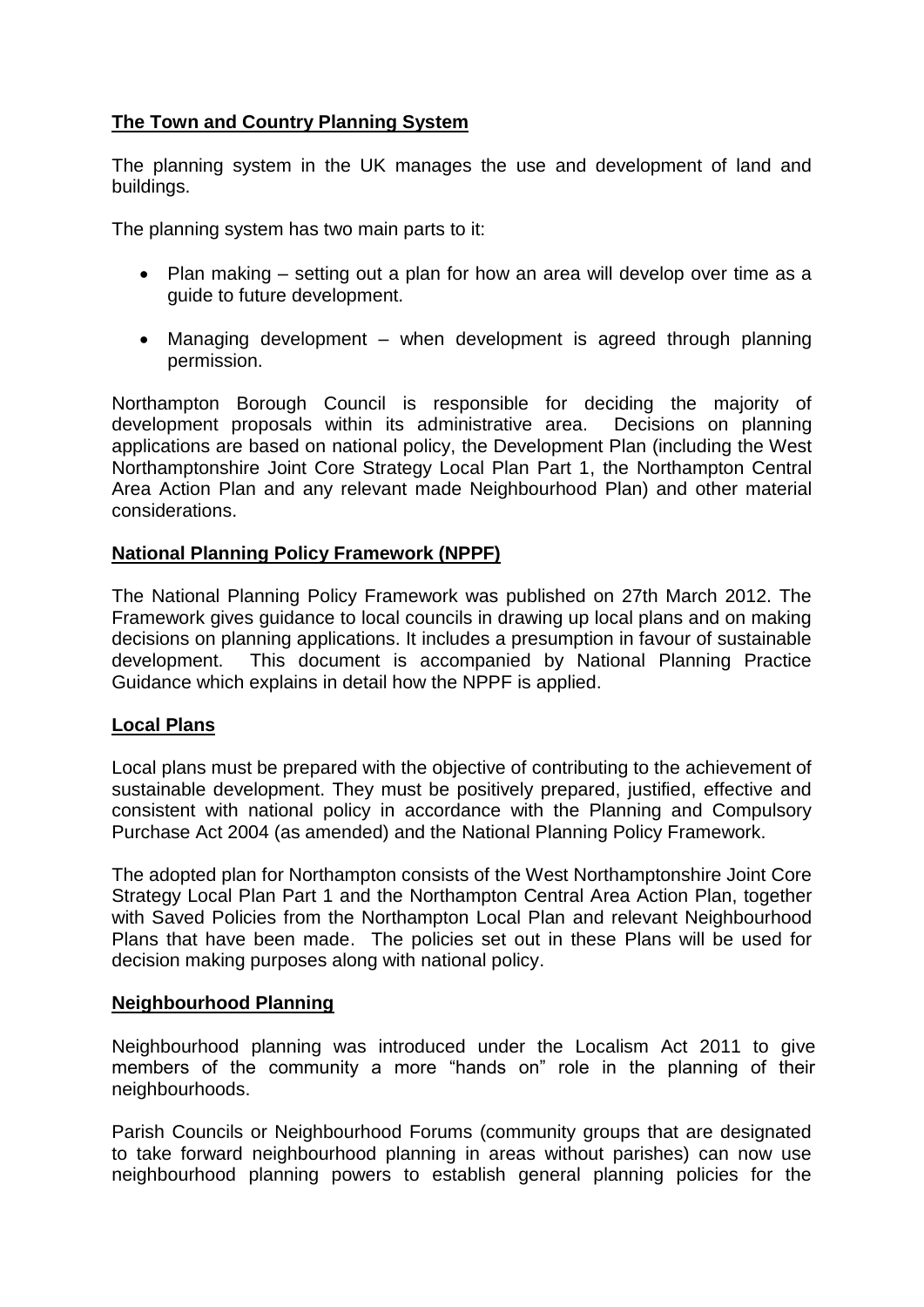development and use of land through the preparation of a neighbourhood plan (sometimes referred to legally as 'neighbourhood development plans'). The plan must be prepared through a process of consultation with local residents before an independent examiner reviews the plan.

The legislation, however, sets out that neighbourhood plans have to meet a number of 'Basic Conditions' to ensure they are legally compliant and take account of wider policy considerations.

The Basic Conditions are that the plan must:

- Have regard to national planning policy and advice contained in guidance issued by the Secretary of State (e.g. National Planning Policy Framework);
- Contribute to the achievement of sustainable development;
- Be in general conformity with strategic policies in the development plan for the local area;
- Be compatible with EU obligations and human rights requirements

An examiner will need to be satisfied that a neighbourhood development plan meets these conditions before it can be voted on in a local referendum. This is to make sure that referendums only take place when proposals are workable and of a decent quality.

If more than half of those voting in a referendum have voted in favour of the neighbourhood plan, the local planning authority must make it part of the statutory development plan and use it when making decisions on planning applications in the Plan Area.

## **The Growing Together Neighbourhood Plan**

The Growing Together Neighbourhood Plan has been produced by the Growing Together Neighbourhood Forum which is made up of people from the local community. The Neighbourhood Plan contains a vision for the Growing Together Neighbourhood Area, objectives and a set of policies.

The Neighbourhood Plan has been produced in accordance with the statutory requirements and following extensive public consultation with residents and key stakeholders over a number of years and a recent independent examination. The Plan has, subject to minor modifications, been recommended to proceed to referendum.